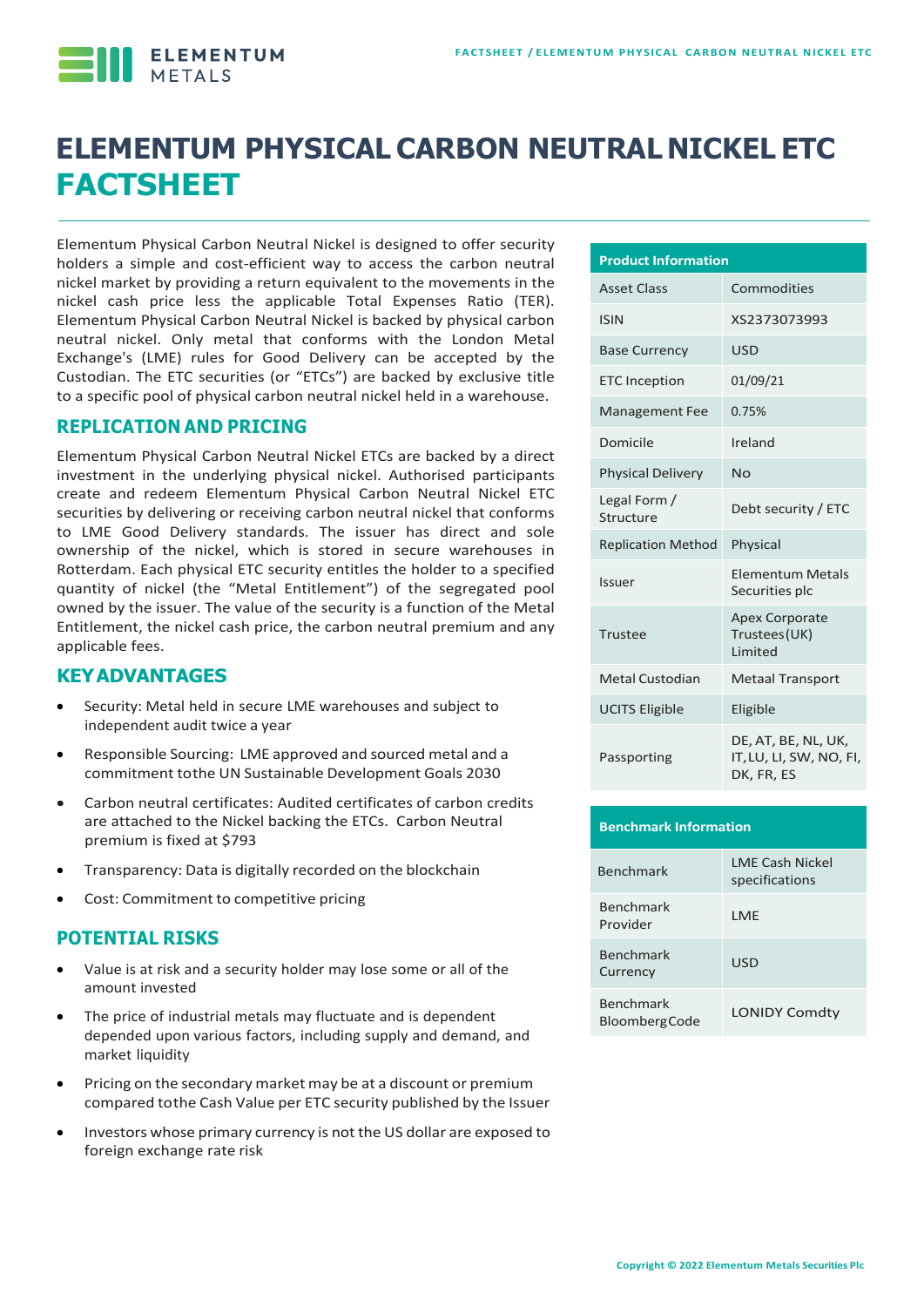

# **NICKEL PRICE (USD/MT)**



#### **PERFORMANCE SUMMARY**

| <b>Performance Summary</b>                      | 1M        | 3M     | YTD    | 1Y     |  |
|-------------------------------------------------|-----------|--------|--------|--------|--|
| Elementum Physical Carbon Neutral<br>Nickel ETC | $-15.17%$ | 13.35% | N/A    | N/A    |  |
| <b>Benchmark</b>                                | $-15.49%$ | 14.01% | 31.06% | 59.63% |  |

Performance for periods under one year is cumulative and over one year is annualised

## **LISTING INFORMATION**

| Exchange | Trading<br>Currency | <b>Ticker</b> | Exchange   Bloomberg 1<br>Code \ | <b>RIC</b> | <b>SEDOL</b> | <b>ISIN</b>  | WKN /<br>Valor | Listing<br>Date' |
|----------|---------------------|---------------|----------------------------------|------------|--------------|--------------|----------------|------------------|
| Vienna   | USD                 | NiC0          | NiCO AV                          |            |              | XS2373073993 |                | 02/09/21         |